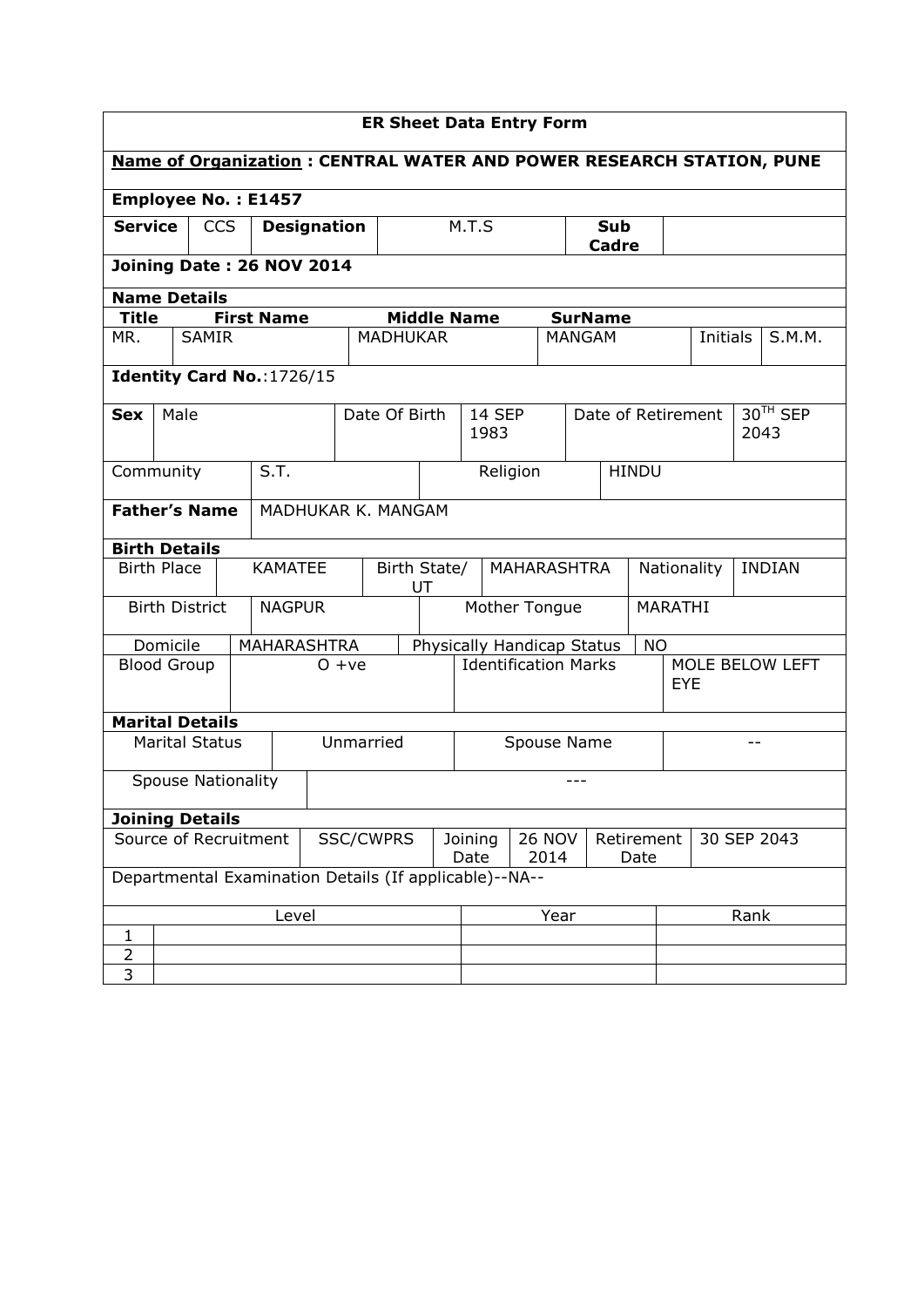| Remarks (if any)           |                  |            |            |              |  |  |  |  |  |  |  |  |  |
|----------------------------|------------------|------------|------------|--------------|--|--|--|--|--|--|--|--|--|
| Languages known            |                  |            |            |              |  |  |  |  |  |  |  |  |  |
|                            | Name of Language | Read       | Write      | <b>Speak</b> |  |  |  |  |  |  |  |  |  |
| Indian Languages<br>Known  | <b>MARATHI</b>   | <b>YES</b> | <b>YES</b> | <b>YES</b>   |  |  |  |  |  |  |  |  |  |
| 2                          | <b>HINDI</b>     | <b>YES</b> | <b>YES</b> | <b>YES</b>   |  |  |  |  |  |  |  |  |  |
|                            |                  |            |            |              |  |  |  |  |  |  |  |  |  |
| Foreign Languages<br>Known | <b>ENGLISH</b>   | <b>YES</b> | <b>YES</b> | <b>YES</b>   |  |  |  |  |  |  |  |  |  |
| 2                          |                  |            |            |              |  |  |  |  |  |  |  |  |  |

## Details of deputation (if applicable)

| Name of the Office | Post held at that<br>time in parent office | Name of post<br>(selected for<br>deputation |       | Period of deputation |
|--------------------|--------------------------------------------|---------------------------------------------|-------|----------------------|
|                    |                                            |                                             | Since | From                 |
|                    | --Not applicable---                        |                                             |       |                      |

## Details of Foreign Visit

| SI.<br>No. | Place of Visit | Date of<br>visit | Post held at<br>that time | is a<br>personal or<br>official visit | Whether it $\parallel$ Details of visit |
|------------|----------------|------------------|---------------------------|---------------------------------------|-----------------------------------------|
|            | $--NIL--$      | $- -$            | $- -$                     | $- -$                                 | $- -$                                   |

Transfer/Posting Detail (if applicable)

| Place   | Period of posting |       |  |  |  |  |  |
|---------|-------------------|-------|--|--|--|--|--|
|         | Since             | From  |  |  |  |  |  |
| --NIL-- | $- -$             | $- -$ |  |  |  |  |  |
|         |                   |       |  |  |  |  |  |